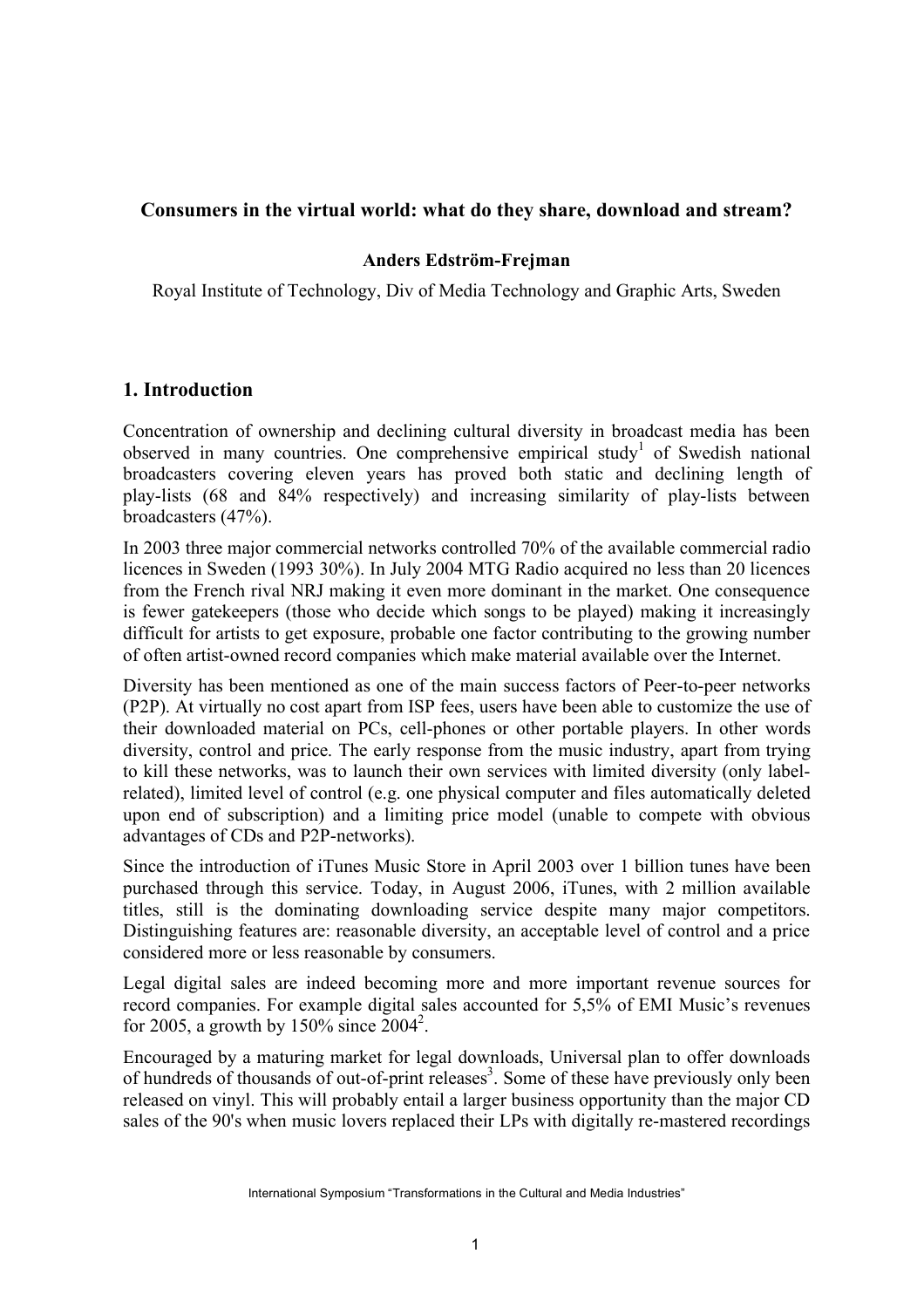on CD resulting in the all-time-high sales peak in 1999. More recently Universal<sup>4</sup> has gone one step further, announcing a major advertising supported service offering free downloads of all Universal-controlled recordings.

Even though legal digital downloads are booming, the artists' share of this new revenue stream does not seem to go the same way. In France legal downloads costs 99 eurocents, the artists get 3 on average, composers/publishers get 7 and producers (read: record companies) get 65. The rest is royalties to DRM-companies, ISPs and credit card operators such as  $VISA<sup>5</sup>$ . These figures coincide with analyses made by the US Trade paper Billboard and reprinted in Music and Copyright in 2003. Artists, producers and composers/publishers get 7, 3 and 8 cents (USD) respectively per sold audio file (0,99 USD). However this is not entirely true since some record companies have introduced a deduction for "establishing a new distribution channel" which means that artists end up with far less than 7 cents. Composers can end up getting less than the credit card company.

Parallel with the legal on-line success, the war against file-sharers continues as before. In parallel with suing software companies and individuals, P2P-networks are flooded with false links, so called "decoys" and false files, so called, "spoofs" in order to annoy users and slow down the service<sup>6</sup>. This has probably encouraged file sharers to move to less infected and/or more closed networks<sup>7</sup>.



*Figure 1. The total number of members on file sharing networks from January 2003 to June 2006. Note: The popular BitTorrent network is not included.*

According to IFPI the number of illegal files present on P2P networks is flat despite an overall increase of broadband penetration<sup>8</sup>. Of course illegal files on the Internet can be a suitable parameter in measuring file sharing activities, but the total number of files sharers is increasing according to aggregate statistics from the P2P-news website slyck.com.

The site has been monitoring the number of file sharers on five major P2P-networks since 2003. Some single networks like FastTrack (e.g. KaZaA) are decreasing in terms of active users, but the tendency is that the total number of members on file sharing networks is increasing.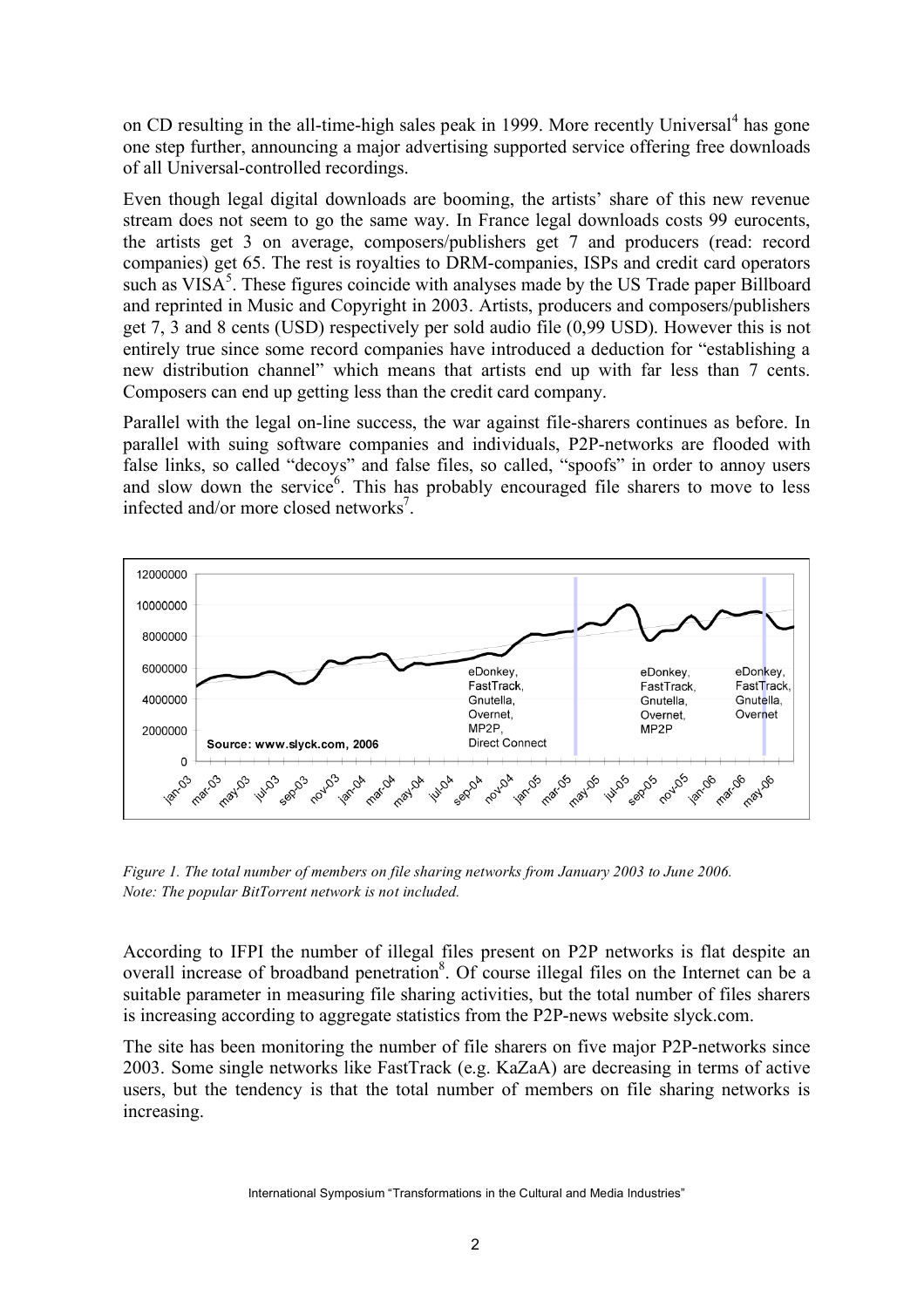According to figures from the P2P-monitoring service BigChampagne in 2005, there were 8,8 million file-sharers worldwide, a number that fairly coincides well with data from slyck.com. Figure 1, with data from the latter source, indicates a constantly increasing total number of file-sharers on several major file-sharing networks from 2003 to 2006. Most surprisingly, these figures don't include the massively popular BitTorrent network.

Furthermore the nature of these networks makes them difficult to measure. For example all file-sharers are not logged in simultaneously around the globe, the use of P2P-networks with a different architecture (e.g. Bit Torrent), encryption, dynamic IP-addresses (common when using DSL-connections), multiple users on computers and finally portable computers using multiple IP-addresses (home, at friends house, hot-spots, hotel, school or at work).

The ever-growing popularity of P2P-networks and the parallel success of legal downloading rises questions about the content in both worlds. Some studies have namely concluded that avid file-sharers are also frequent CD-buyers, on-line shoppers and concert  $lovers<sup>9, 10</sup>$ .

# **2. Objectives**

The main objective of this paper is to analyse the types of musical works that are shared and downloaded among file-sharers. Were they newly released acts, old, obscure or perhaps unknown music? Is the focus on a limited number of titles or rather an even spread over a large numbers of titles?

A second objective is to compare file-sharing firstly to legal downloads, and secondly to 3G and web-radio in order to discover coinciding patterns. The comparisons can give valuable information about probable future success strategies.

# **3. Methodology**

The main data for this paper has been derived from two empirical case studies of P2Pdownloads. The first focused on files requested on numerous significant Direct Connect hubs during May 2005. The second involved similar sniffing data from a major Gnutella node in March 2003, involving considerable P2P-traffic foremost from American university campuses. These studies can of course be criticized of being insufficient in terms of their extent. However it is difficult to do anything but spot tests in the oceans of file-sharing networks.

A third study focused on data on legally downloaded material via the Swedish branch of iTunes and its competitors in Scandinavia. As a complement empirical data of recent music video downloads (streaming) from the Swedish branch of the 3G-operator "3" have been used to widen the perspective to mobile downloads. Songs requested on a Swedish webradio channel, Jan thru May 2005, have also been used to broaden the picture even more.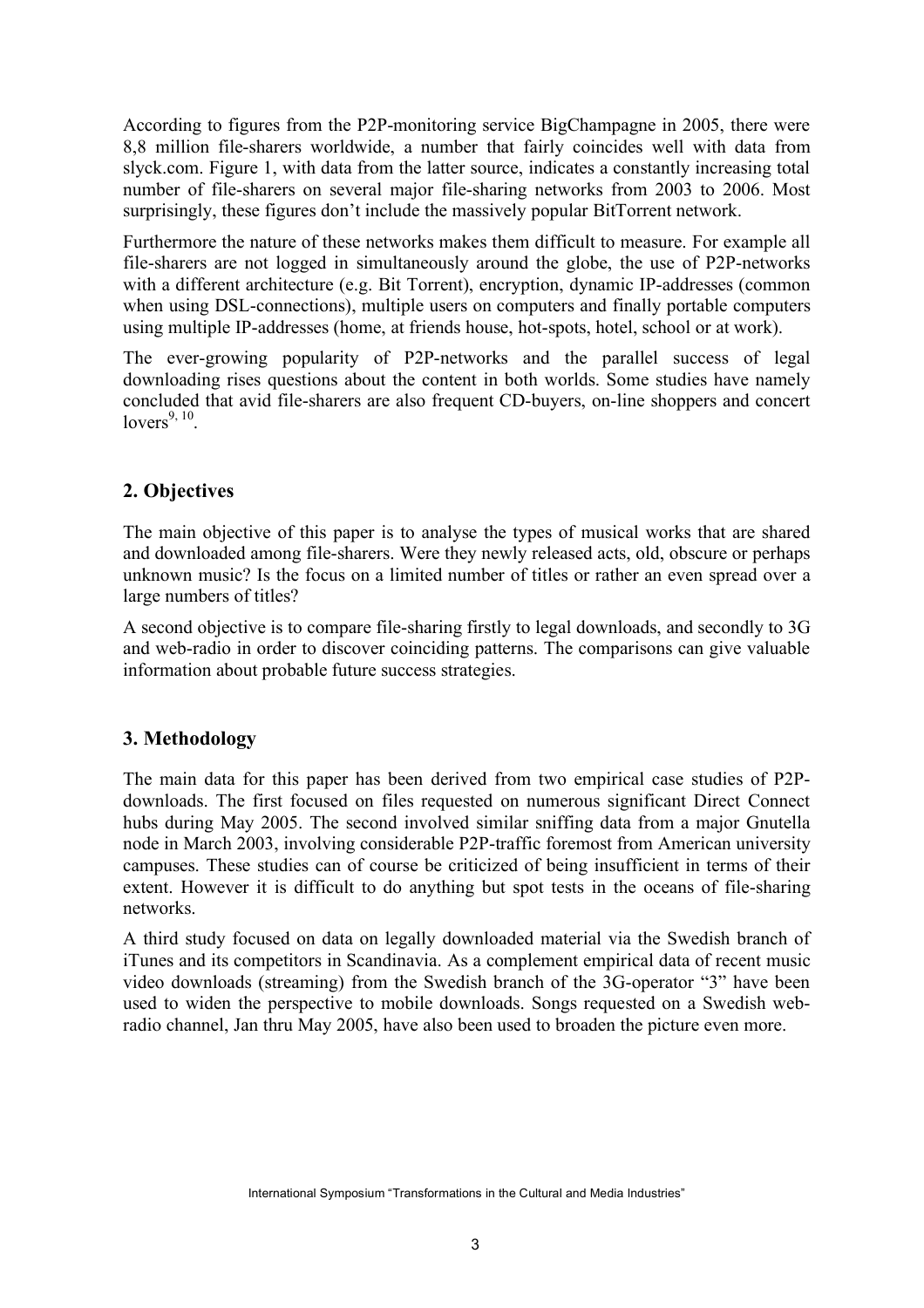# **4. Empirical studies**

### *4.1 – Musical works searched on Direct Connect*

The data of this empirical study was gathered in May 2005 using a computer connected to several major so-called hubs on the Direct Connect file-sharing network. The study was performed on a computer in Sweden running on Apples OS X with tailored "sniffing" software connected to Internet via a 6 Mbit ADSL connection. Direct Connect version 1.1.0 for OS X from Neo Modus was used as file sharing client. The computer was connected to as many hubs at possible, preferably the bigger (read: more users) the better. Neither the nationality of the hubs nor the nationality, identity/nicknames or IP-addresses of the connected peers was recorded, but the presence of Swedish and other Scandinavian peers was obvious.

Both the names of hubs and peers often used unofficial name conventions describing the nationality, connection speed, ISP and – in case of hubs – the expected connection speed of candidates applying to be accepted by the administrators, their minimum amount of sharing (often tens of Gigabytes) and what type of material peers were expected to share.

The "sniffing" computer shared some 5 Gigabytes of material, pictures and music with the rights holders' permission and gathered during May 2005 some 200,000 questions, nearly 13,000 containing any of the abbreviations "mp3" or "wma". The latter one is Windows Media Audio, the native audio format used by Microsoft in Windows Media Player. Numerous portable mp3-players are compatible with the wma file format, which also supports DRM and is a de-facto standard in legal downloading sites outside iTunes.

Despite the dominance of Windows among personal computers, the mp3 file format proved to be far more popular (97%) than wma (3%). Search strings containing the abbreviation "mp3" proved to be more than twice as popular than "avi" (a movie file format) and nearly four times more popular than "mpg"/"mpeg" and "dvd" respectively.



*Figure 2 (left): The division of identified recordings searched on Direct Connect, May 2005.* Figure 3 (right): The division of the total number of requests per genre on Direct Connect, May 2005.

International Symposium "Transformations in the Cultural and Media Industries"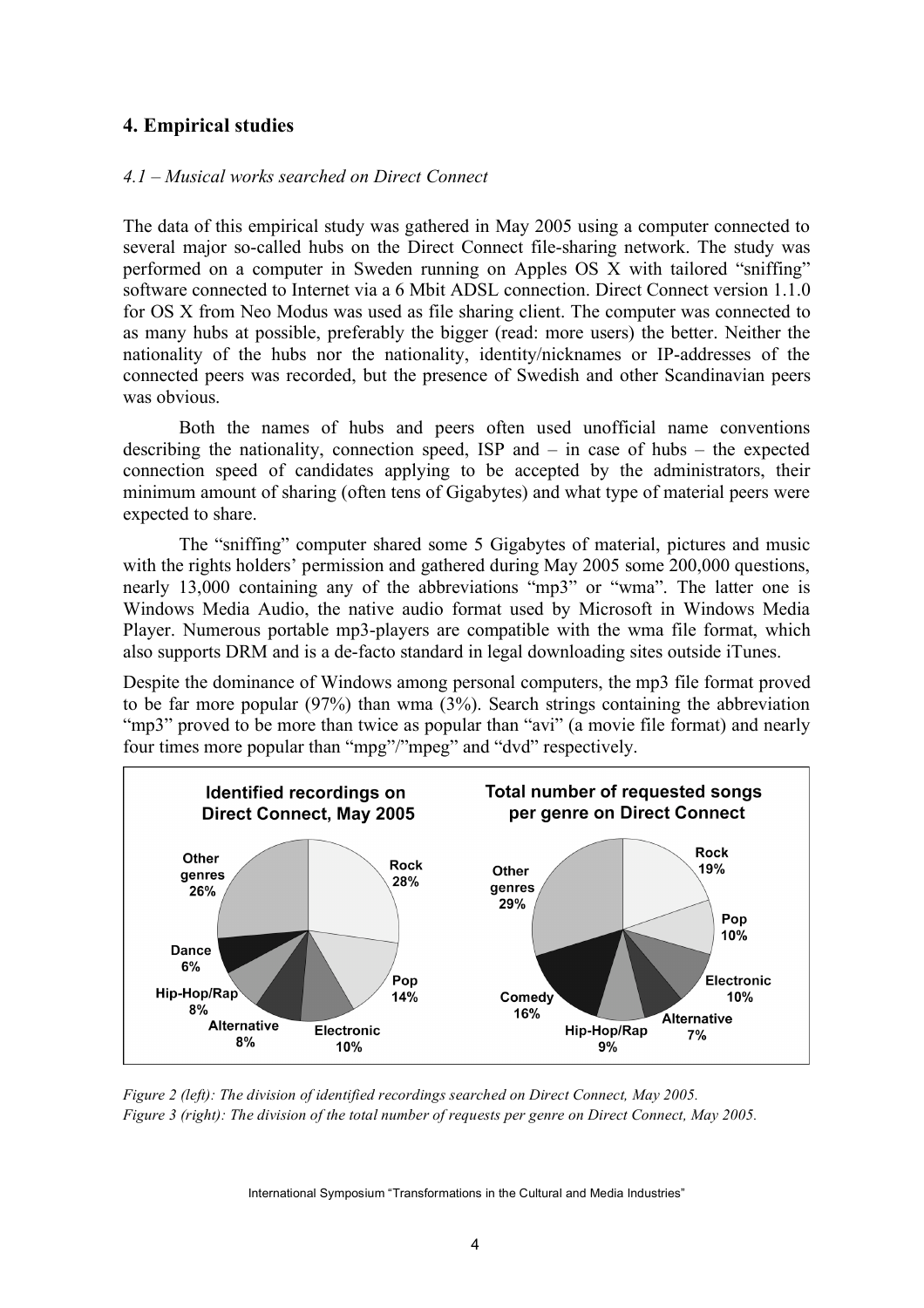Thousands of search strings were randomly selected for classification and this data was manually entered into the search engine of the iTunes music store. Matches to existing recordings were filed – with title, artist/group, genre and earliest year of release. This procedure continued until at least 1,000 recordings had been identified.

Search strings such as "Track 11 mp3" (irrelevant) or "jealously mp3" (matches with too many different works) were ignored. When a recording wasn't available in iTunes Music Store (e.g. "obscure"/"narrow" genres or many Swedish artists/groups) Google and Wikipedia were used in order to discern a possible earliest year of release and genre.

Of course some recordings were searched many times via similar questions. All similar questions for a certain recording (title  $+$  artist/group) were merged into one and the number of searches was thereby summarized. In other words two recordings of one work but with different artists/groups was counted as two individual recordings.

In the list of about 1,000 identified recordings three genres were dominating; rock (28%), pop (14%) and electronic (10%), see Figure 1. The biggest individual slice of Figure 2, "other genres", consisted of no less than 18 genres, for example R&B, reggae, new age, jazz, inspirational, French pop, folk and classical.

But some specific recordings, as one would expect, were requested many times. Figure 3 illustrates total number of questions per genre. Again rock got most of the "votes" (19%), pop (10%), electronic (10%), hip-hop/rap (9%) and alternative (7%). Surprisingly the genre comedy got (16%), probably due to that one peer happened to share a limited number of very popular files during that time period.

Figure 4 shows the age-spread of the requested songs. In the list of over 1,000 identified recordings on Direct Connect the average age of a recording proved to be as old as 7,23 years (median age 3). The year of 2005 was considered as year zero. Recent releases proved to be popular, but the centre of gravity is dislocated towards somewhat older works as seen in Figure 4.

Of course some works got more requests than others. The most and least requested songs got 357 and 2 "votes" respectively. When plotted, the numbers form an exponential graph similar in shape to Figure 3 but far more steep. A closer analysis shows clearly that a vast number of songs got a very limited number of requests. The median proved to be only four requests and the average song was requested about 10 times.

## *4.2 – Musical works requested on the Gnutella network*

The data for this empirical studying the Gnutella network was originally gathered by the security company Palisade Systems in February 2003. During three weeks a computer acted as a node on a Gnutella network in U.S. recording 22 million searches in order to categorize the type of material shared and downloaded on a typical P2P-network $11$ .

Input to this paper was primarily more than 200,000 random searches focusing on audio files derived from Palisades database. The searches showed that much data originated from edu-networks in the USA, most likely giving a good indication of what adolescent music consumers are interested in.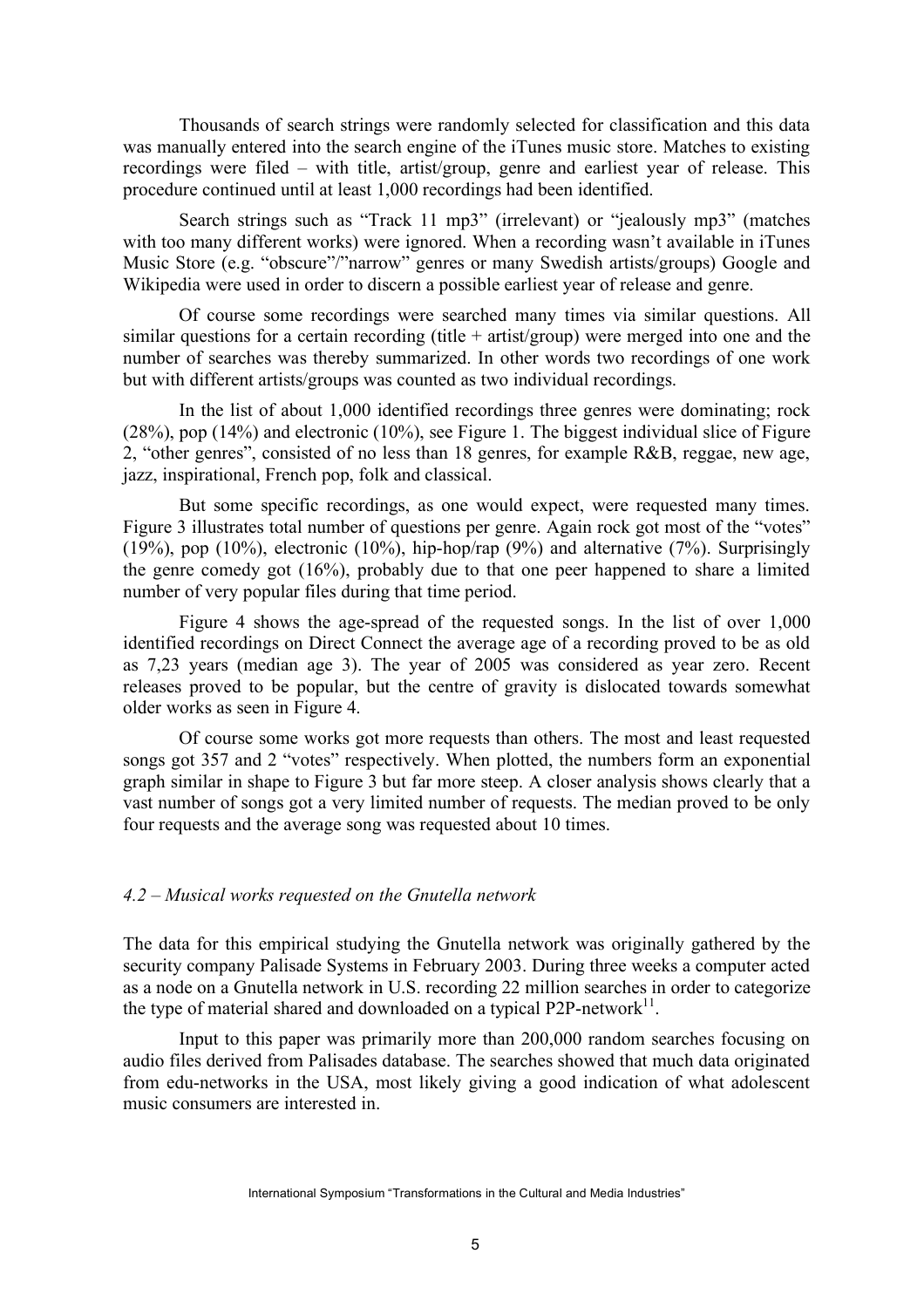

*Figure 4 (left): The age of identified recordings on Gnutella (grey) and Direct Connect (black). Figure 5 (right): The division of identified recordings on Gnutella, February 2003.*

The data was processed in a similar way as described in the Direct Connect study. In this data the mp3 file format proved to be even more dominant (98.2%) compared to wma (1.8%). A little bit more than 1,000 titles were identified, and in the list of songs the average age of the recordings turned out to be 6,90 years (median age 4).

The year of 2003 was considered as year zero. Again figure 4 illustrates an obvious interest for recent released music but also somewhat older releases.

Figure 5 shows that the genre rock proved to be dominant (37%) followed by hiphop/rap (14%), country (12%), pop (10%) and alternative (9%). The slice named "other genres" consists of thirteen genres from R&B and Latin to world music.

#### *4.3 – Musical works downloaded from legal downloading sites in Sweden*

At time of writing, real and reliable statistics from legal downloading services on the market are hard to access due to legal and competition issues in the market. Besides iTunes there are a number of distributors of digital downloads in Sweden, among others, InProdicon – providing solutions for many online shops in the Nordic region – and 24-7, technical supplier for CDON and Elgiganten.

However according to staff at the Swedish Performing Rights Society (STIM, a limited number of titles receive about 1,000 or more downloads each. Surprisingly, among hundreds of thousands of downloads, tens of thousands of titles are "active", i.e. get at least one download. In other words the download frequency distribution equates to the shape of the graph in Figure 3.

According to staff at STIM, two patterns are noticeable: Firstly, many customers buy complete digital collections of their favourite groups. Secondly, many customers buy individual tunes, i.e. "cherry picking", but the emphasis is not on top-list music. Thus, the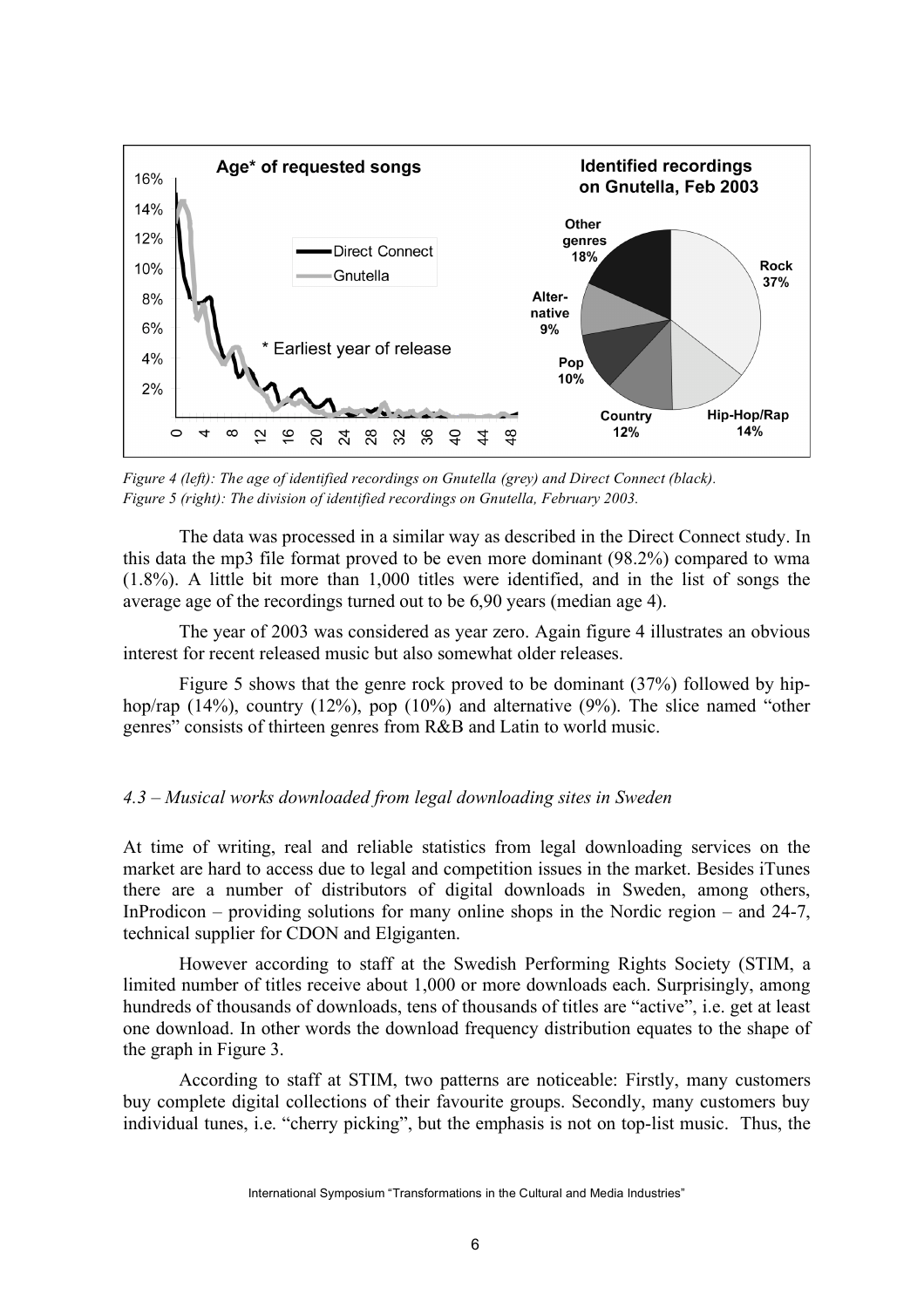legal digital market can be characterized by a) absence of heavy downloads of a limited number of popular works and b) a huge interest for non-top-list music.

When it comes to mobile ring-tones the most popular songs (10-50) are more heavily downloaded (about three times more) compared to iTunes, InProdicon, CDON and others. In other words the graph decreases more rapidly. The emphasis on top-list music can likely be explained by the limited diversity offered by resellers and the age of the customer base. In fact the total number of unique titles purchased as mobile ring tones is only one third compared to legal downloads via Internet.

## *4.4 – Musical works requested on a Swedish web radio channel*

The web radio channel and music community Spraydio (www.spraydio.com) started as a hobby project in 1998, by two young Swedish programmers<sup>12</sup>. In early 2001, Nordic Web Radio (NWR) acquired Spraydio and from April 2001 to April 2006 the number of unique listeners have almost doubled to 100,000 per month. At the same time the overall interest for web radio has boomed among all in Sweden.

By the end of August 2006 Spraydio's' community had over 182,000 registered music enthusiasts. Anyone can listen to the web radio but only members can vote for songs to be played in any of the twelve so-called "rooms" reflecting different genres. Hundreds of thousands of recordings are available and new songs are constantly being added upon request.

During January to May 2005 over 60,000 songs (titles) were requested on Spraydio (average 12,7 requests/song and median only 4 requests). The total number of "votes" amounted to 765,503.



*Figure 6: The 1,000 most downloaded/requested titles on the 3G operator "3"(summer 2005) the Nordic web radio channel "Spraydio"(Jan-May 2005) and requested titles on several Direct Connect nodes (May 2005). Note: logarithmic scale on the Y-axis.*

Figure 6 illustrates the division of the 1,000 most popular songs requested by Spraydio's members. Figure 6 reflects both a big interest for a limited number of titles, but more apparent is diversity in terms of number of requested titles. The interest for local acts

International Symposium "Transformations in the Cultural and Media Industries"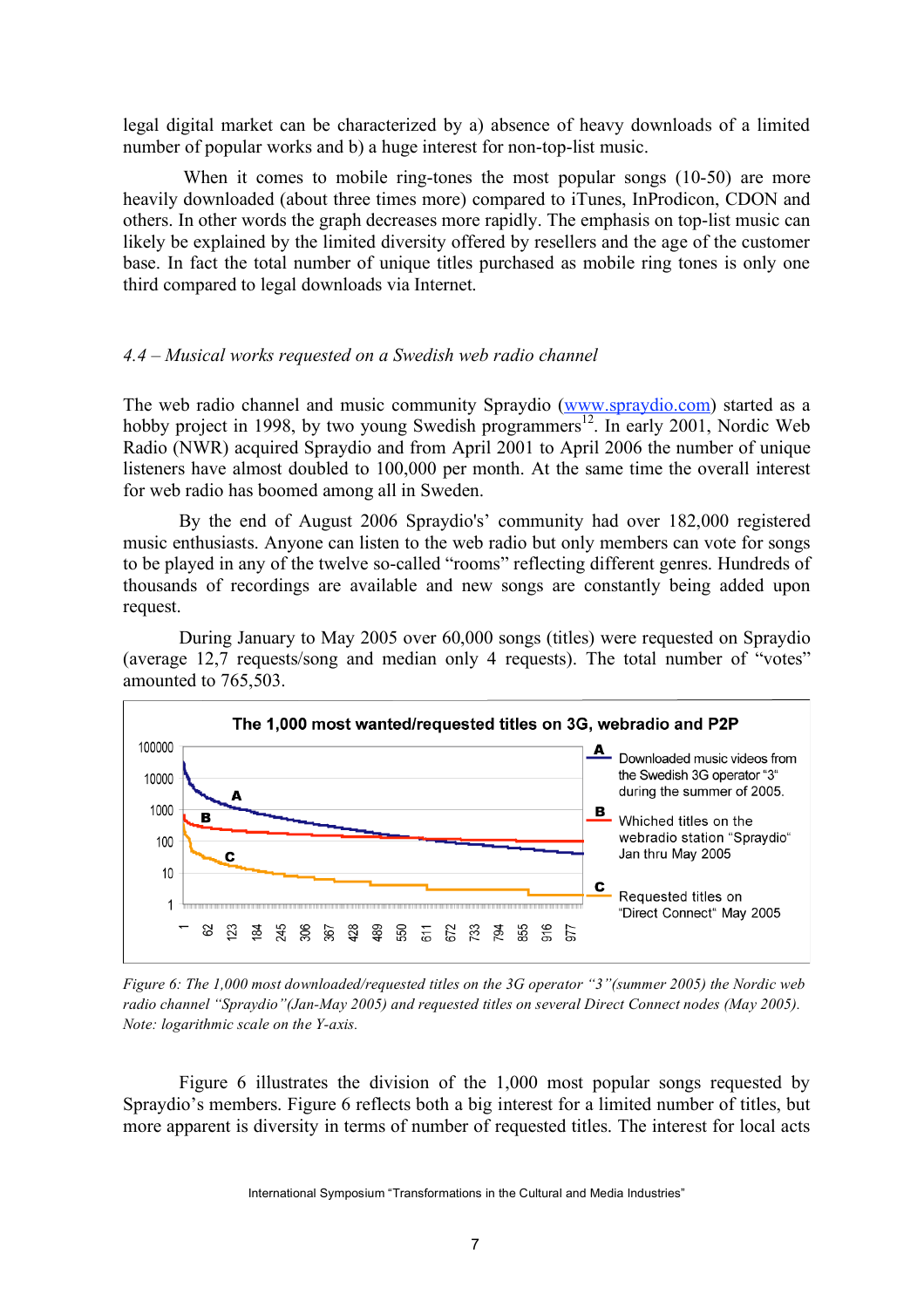(Swedish) is much higher than in the data from Direct Connect and Gnutella. It is obvious that more than 50,000 recordings only get a handful of requests.

#### *4.5 – Music videos downloaded from the 3G-operator 3 in Sweden*

When the Swedish operator "3" launched its first 3G-service in May 2003 all competitors were already established on the GSM market. In order to quickly gain a reasonable market share 3 had to offer more than just lower rates for speech and services like SMS and MMS.

The operator offered different types of content services, e.g. video telephony and music, in order to attract customers. During the summer of 2005 new customers could download unlimited numbers of music videos to their 3G-terminals. Today the operators' 500,000 Swedish customers can choose among many music services for a fixed price. In fact content packages like music, news, sports entertainment and (since summer 2006) chat via MSN Messenger are becoming more and more important sources of income for 3 and an important marketing tool  $13$ .

Exclusively for this paper, 3 provided a complete list of music video downloads from the campaign in 2005. The data from end of September 2005 consisted of about 1,900 music videos; artist, title and total numbers of downloads. The span of downloads (from 1 to 31,283) made it necessary to use a logarithmic scale when plotting the data, see Figure 6.

The extreme emphasis on a very limited number of songs was probably a result of the TV-ads during that period of time, the presentation of songs in the java based player used in the subscribers' 3G-phones and the limited number of titles in the beginning. Nevertheless figure 5 shows an interest for many recordings, and follows the pattern of record sales in Sweden, namely many Swedish acts.

### **5. Conclusions and Summary Recommendation**

Collecting data for studies such as this is very difficult. Firstly reliable information about legal downloads is hard to get due to legal issues and competition fears. Secondly the very act of "sniffing" (listening to data traffic) raises serious questions about privacy. However this type of data mining is often used by the entertainment industry in order to get information about trends, habits and sue file-shares for copyright infringements.

Many results confirmed previous assumptions regarding activities on P2P-networks. One conclusion that can be drawn is that searches on these networks truly reflect a broad diversity in terms of requests rather than massive requests for certain works. In fact the common denominator of the investigated P2P-networks, legal downloads from iTunes in Sweden, Spraydio and video downloads from the operator 3 is simply *diversity*.

A surprising observation was the high average age of songs requested on the investigated P2P-networks - Gnutella 6,90 and DC 7,23 (median 4 and 3 respectively). The most remarkable observation was the interest in works older than twenty years. When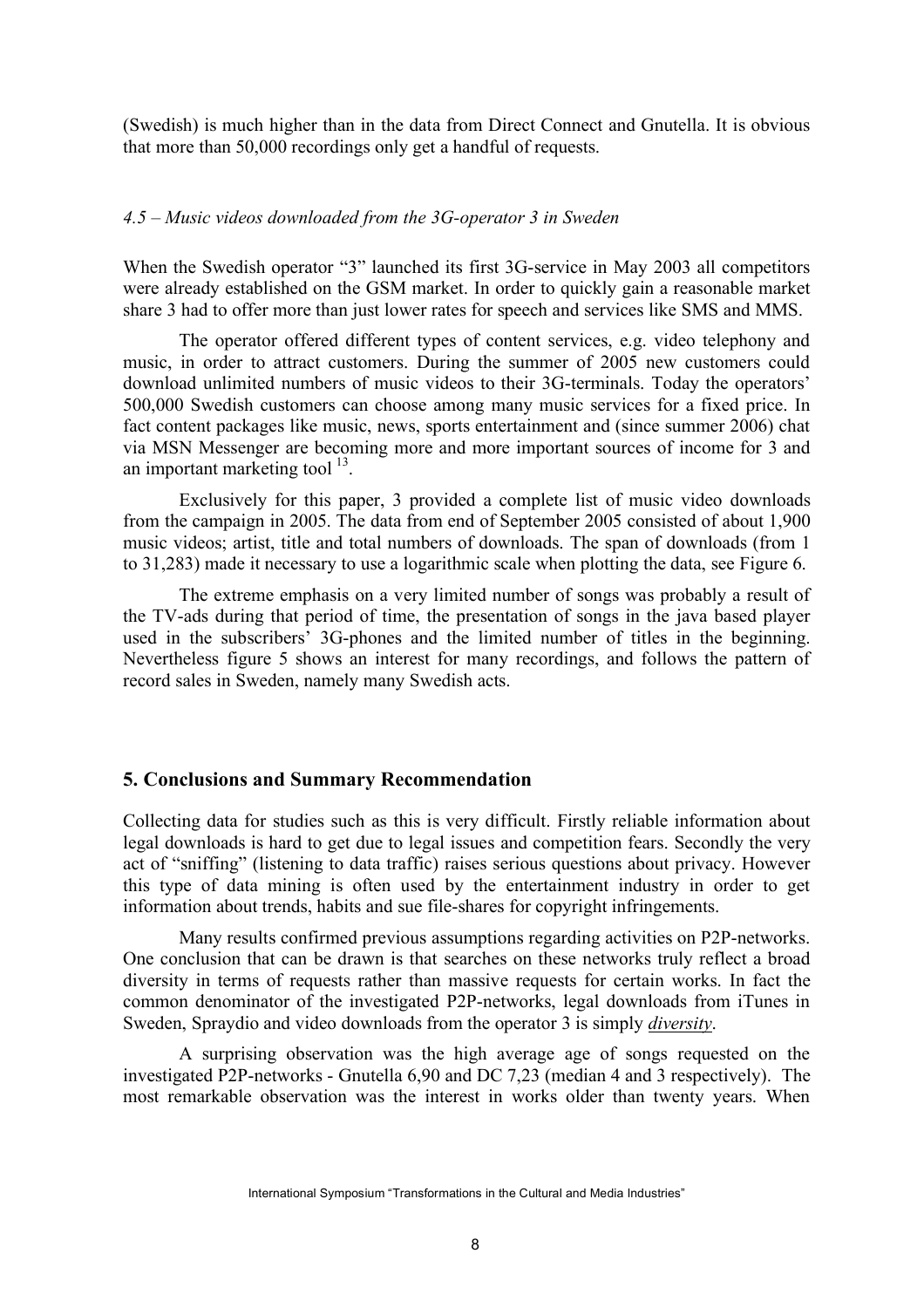considering a worldwide P2P-community of definitely 10 million (but probable many times more) active file sharers, "older" music represents millions of music files.

P2P-networks are indeed used in order to seek out songs that definitely cannot be found on legal download services. In many cases the music is only available in vinyl; titles that nowadays only can be found in second-hand shops, eBay or similar services.

The earlier mentioned strategy of releasing downloads of older recordings, some previously only released on vinyl, seems to be a promising way forward. Firstly in order to compete with the diversity found in file-sharing networks. Secondly in order to catch up with decreasing CD-sales partly due to so-called cherry picking – an obvious pattern of the modern music consumer at legal downloading sites. According to IFPI's 2006 digital music report<sup>14</sup>, both legal down loaders and illegal ditto are namely cutting back on their CD purchases (25 and 35% respectively).

Once legal alternatives prove to be faster, delivering a high and consistent level of quality to a decent price, record companies can live up to the original vision of Steven Jobs' iTunes: To outperform illegal file-sharing. In other words the maturing digital market is opening doors to an unlimited global market without the disadvantages of the physical world, such as reproduction costs, distribution and packaging. In fact some major labels already have created sub-labels for acts that will only be released for digital downloads.

We have seen the beginning of a shift from highly controlled marketing via record companies towards consumer led marketing, where consumers demand to decide when and what songs to buy. In earlier days record companies tried – to a much greater extent – to control the exact order of single releases prior to album releases.

However the present incompatibility of legal download services, i.e. iTunes vs. all others, is limiting true competition and is therefore hindering a real boost in on-line sales.

A second major obstacle is problems regarding moving songs with DRM-protection to and from devices such as PCs and portable players. However all major downloading services allows users to burn real CD-tracks. As the use of digital downloads mature, users will probably use this opportunity to make DRM-free files such as mp3 in order to maximize portability between devices and secure future access to their purchased digital assets. This raises questions about of the real benefit of complicated DRM-systems in the long run.

A recent pan-European study<sup>15</sup> concluded that the biggest sources of digital music in mp3-players, computers and other similar devices were firstly "own CDs"(77%), secondly "CDs of family/friends" (71%) and thirdly "from file sharing networks" (51%). In other words "off-line networks" seem to be a bigger source of piracy than file-sharing networks. After the major debacle with intrusive CD copy protection by Sony BMG in 2005 it will probably be harder for record companies to prevent consumers from making DRM-free files of CDs they buy.

Digital downloads via the 3G-net has perhaps the biggest potential for growth. Firstly 2G- and 3G-customers are already used to pay for all kinds of services (voice, videotelephony, SMS, MMS, e-mail etcetera). Secondly, instant access to a reasonably fast ubiquitous Internet connection opens opportunities for impulse purchases, for example music that you happen to hear on radio. However the present limitations of 3G-terminals in terms of forward-lock inhibit the moving of purchased material to new terminals. As DRM